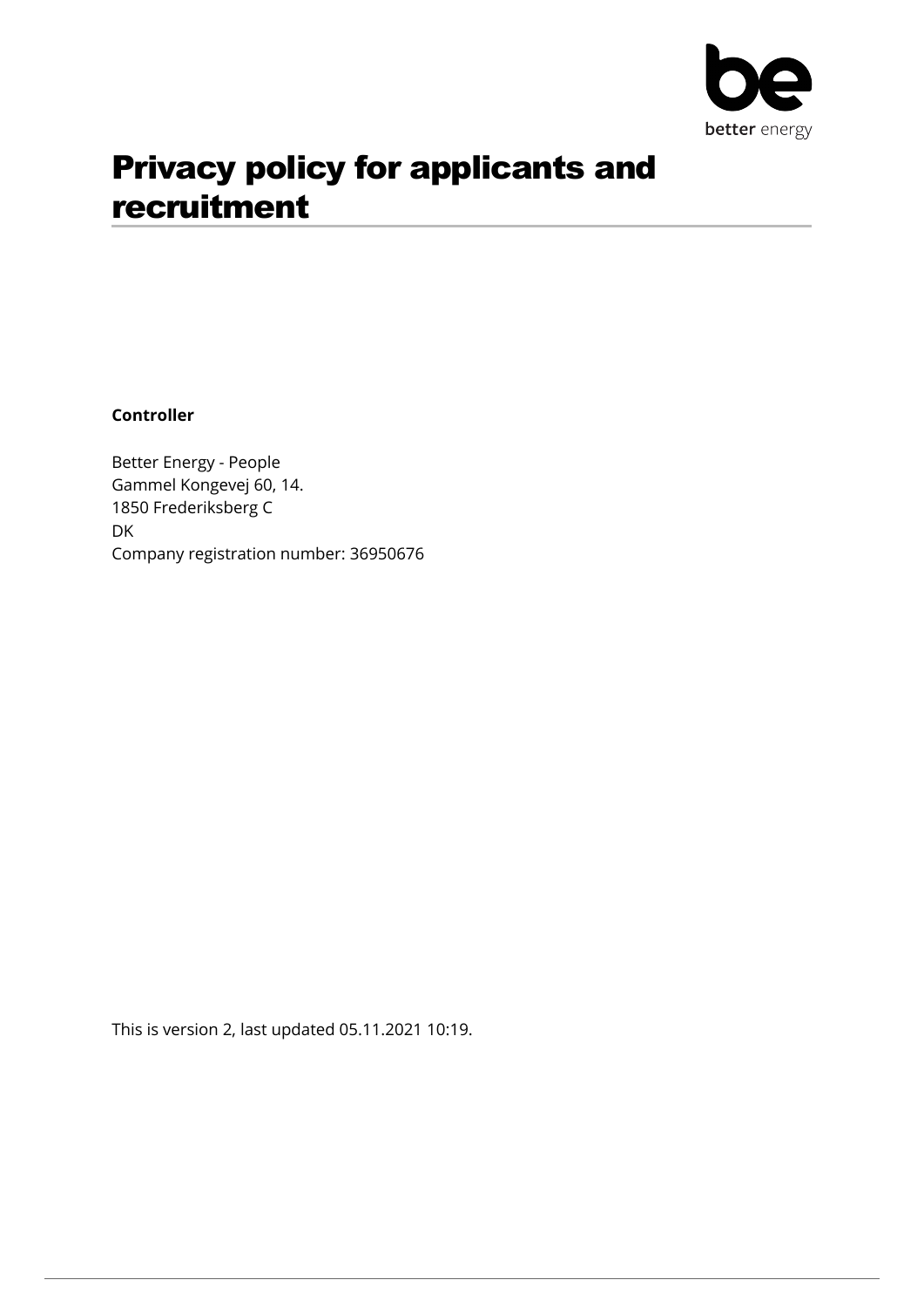

## 1. Introduction

- 1.1 This data protection and privacy policy (the "**Policy**") describes how Better Energy People ("**us**", "**we**" or "**our**") as data controller collects and processes personal information about you in connection with handling applications and recruitment processes.
- 1.2 The Policy is prepared and made available to comply with the (EU) General Data Protection Regulation (2016/679 of 27 April 2016) (the "**GDPR**") and the rules included herein on information to be provided to you.

## 2. Types of personal data we process about you

- 2.1 We process personal data about you when this is necessary and in accordance with the applicable legislation. Depending on the specific circumstances, the processed personal data include the following types of personal data: name, address, phone number, email address, CV, profile picture, educational documents, references from former employers, personality tests, information from social media that is publicly available and relevant, date of birth, civil status, nationality.
- 2.2 We do not process sensitive personal data, i.e. the special category of personal data defined in article 9(1) of the GDPR.
- 2.3 We may process your criminal records in connection with the recruiting process. In such cases, we do this in accordance with applicable laws, such as section 8(3) of the Danish data protection law requiring explicit consent.
- 2.4 When it is relevant, personal data is collected directly from the data subject or from external sources. We may collect your personal data from Jobindex in connection with a recruitment process. Please note that if you unsolicited sent us your job application, CV and other relevant information via social medias such as LinkedIn, Messenger, Whatsapp, wechat or the like, your job application will not be taken into consideration. We go through such meessages in order to erase any applications every six month.
- 2.5 If we need to collect more personal data than what is specified above, we will inform about this. Such information may be provided by updating this Policy.

#### 3. Purposes for processing the personal data

- 3.1 Your personal data collected and processed by us will be processed for the following purposes:
	- a) To process job applications and to recruit the relevant persons.

# 4. Legal basis for processing personal data

4.1 We only process your personal data when we have a legal basis to do so in accordance with the GDPR. Depending on the specific circumstances, the processing of personal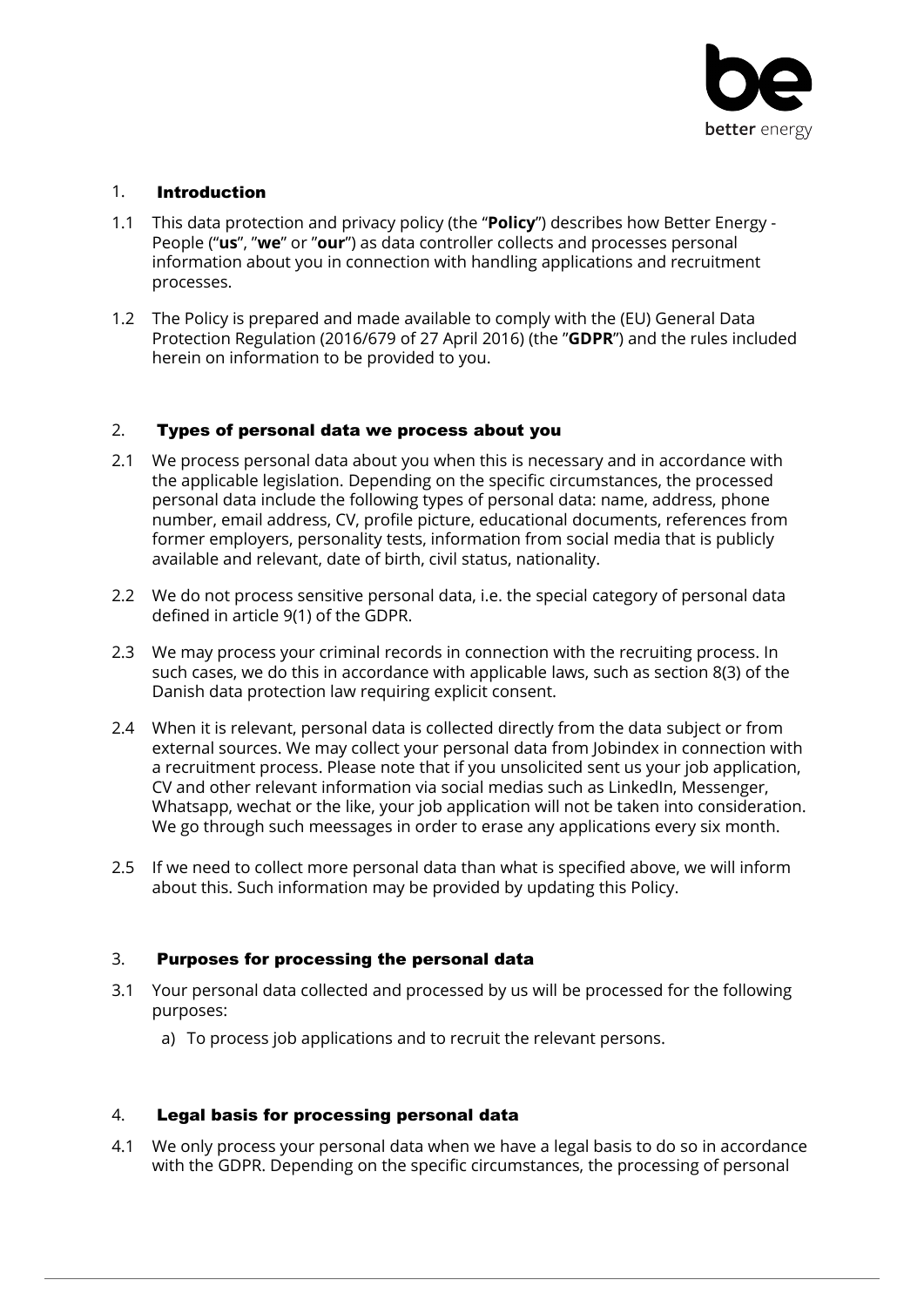

data is done on the following legal basis:

- a) If we have asked for your consent for the processing of specific personal data, the legal basis for the processing of such personal data is your consent, cf. article 6(1)(a) of the GDPR, as the consent can always be withdrawn by contacting us via the contact details provided in section 9 of this Policy, and, if the consent is withdrawn, the personal data processed on the basis of consent is deleted, unless it can or must be processed, for example, in order to comply with legal obligations.
- b) The processing is necessary for the purposes of the legitimate interests where such interests are not overridden by the interests or fundamental rights and freedoms of the data subject which require protection of personal data, cf. the GDPR, article 6(1)(f), including any specific rules on the processing of personal data in the employment context as provided in article 88 of the GDPR such as section 12(2) of the Danish data protection law.

#### 5. Disclosure and transfer of personal data

5.1 We only pass on personal data to others when the law allows it or requires it. Our organization is part of a concern/company group where personal data is shared between the group companies depending on the circumstances.

#### 6. Erasure and retention of personal data

6.1 We ensure that the personal data is deleted when it is no longer relevant for the processing purposes as described above. We always retain personal data to the extent that it is an obligations from applicable law, as is the case with for example accounting and bookkeeping materials and records.

When the candidate becomes an employee, the employee's personal data from the application process are transferred/moved to regular HR management. If the candidate does not become an employee, the general rule is that the personal data is erased after 6 months in accordance with applicable law. Notwithstanding the above, specific reasons related to employment law may necessitate the continuous processing of the personal data. This may have different implications. For example, we may process the applications for a longer period to prove that there has been no unlawful discrimination in the selection process, when we consider this necessary. Similarly, it may be relevant to process the personal data for a limited period if a similar relevant position may become available during this period, or if another existing candidate opts out of the application process.

If you have any questions about our retention of personal data, please contact the email mentioned at the bottom of this Policy.

6.2 If the candidate consents to a longer retention period, we follow such period, for example if we process the application in such a limited time period to be able contact the candidate again if a vacancy occurs.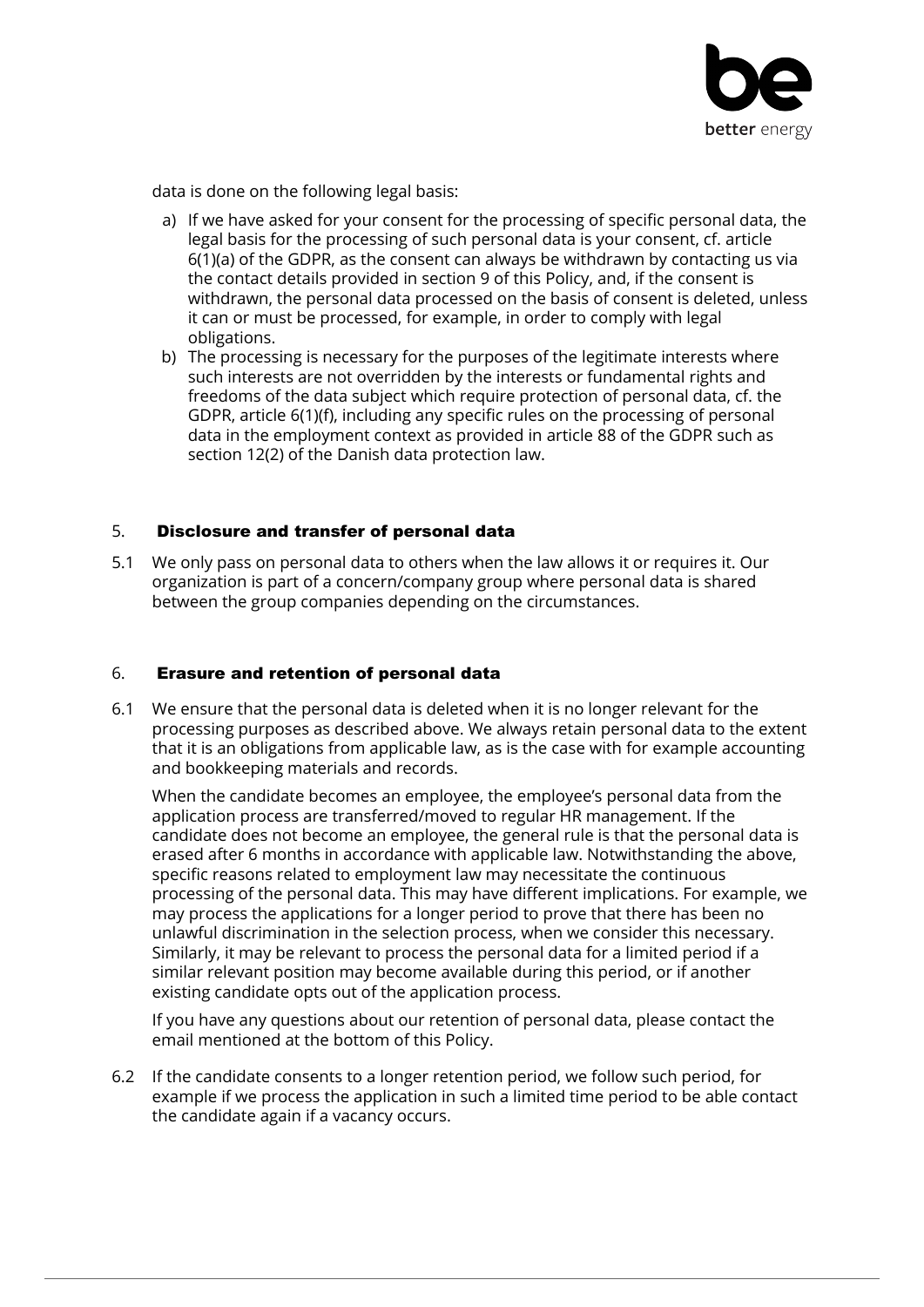

#### 7. Your rights as a data subject

- 7.1 As a data subject under GDPR, you have number of rights that we can assist you with. Your rights include the following:
	- 7.1.1 The right of access: You have the right to access the personal data we process about you, to obtain information about for what purposes we process the personal data is processes and whether we disclose or transfer your personal data to others.
	- 7.1.2 The right to rectification: You have a right to ask for rectification of inaccurate personal data concerning you.
	- 7.1.3 The right to erasure: In certain cases you have a right to obtain the erasure of personal data concerning you before the time when erasure would normally occur.
	- 7.1.4 The right to restrict processing: You have, in certain situations, a right to have the processing of your personal data restricted. If so, such personal data shall, with the exception of storage, only be processed with your consent or for the establishment, exercise or defence of legal claims or for the protection of the rights of another natural or legal person or for reasons of important public interest in the European Union or of an European member state.
	- 7.1.5 The right to object: You have, in certain situations, a right to object to the otherwise legal processing of your personal data. Objection can also be to the processing of personal data for the purpose of direct marketing when or if this occurs.
	- 7.1.6 The right to data portability: You have, in certain situations, a right to receive your personal data in a structured, commonly used and machine-readable format and have the right to transmit those data to another data controller without hindrance.
- 7.2 More information about data subject rights can be found in the guidelines of the national data protection authorities.

If you wish to make use of your rights as described above, please use the contact details provided at the end of this Policy.

We strive to do everything to meet wishes regarding our processing of personal data and the rights of data subjects. If you or others despite our endeavours wish to file a complaint, this can be done by contacting the national data protection authorities.

#### 8. Changes to this Policy

8.1 We reserve the right to update and amend this Policy. If we do, we correct the date and the version at the bottom of this Policy. In case of significant changes, we will provide notification in the form of a visible notice, for example on our website or by direct message.